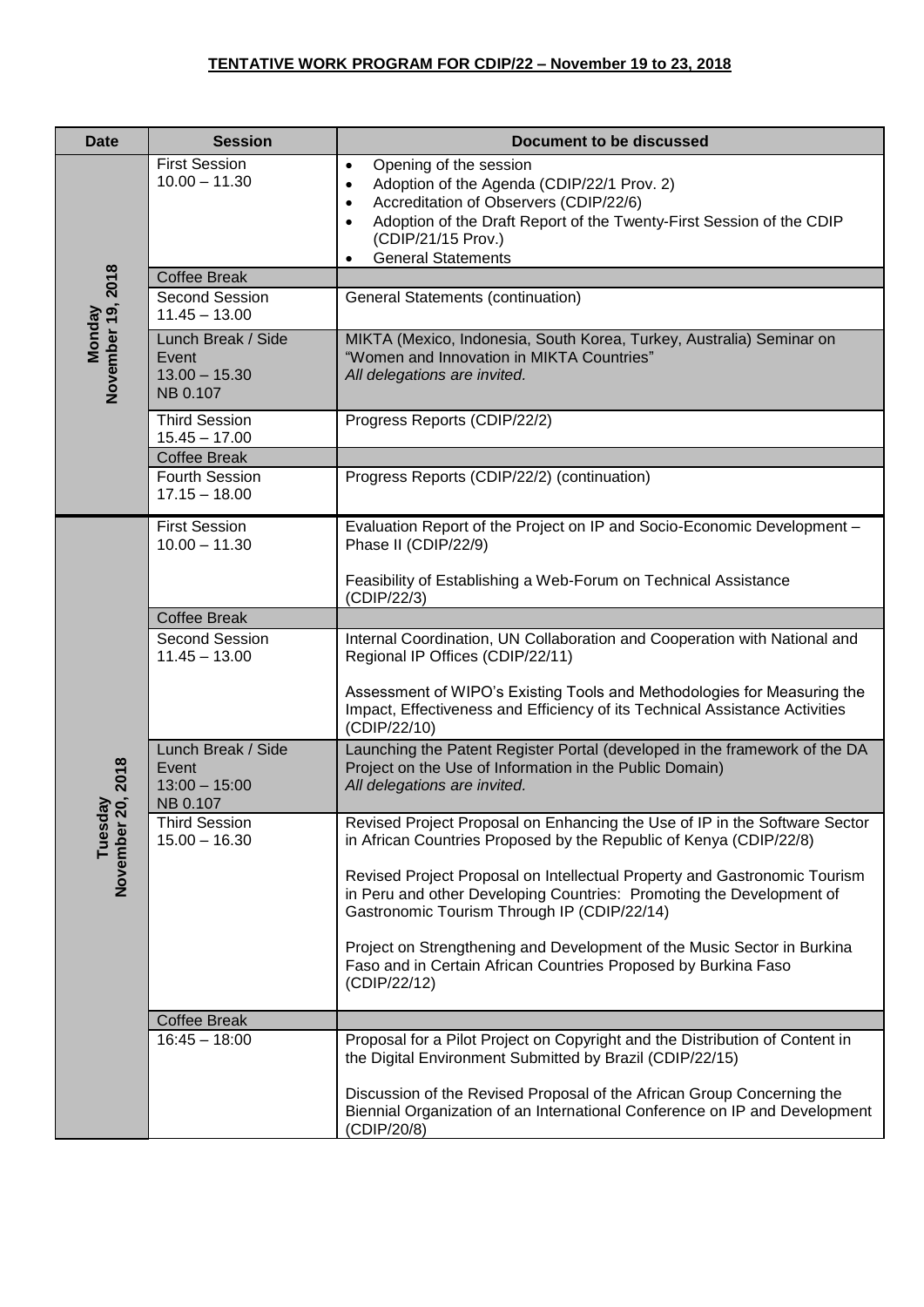| <b>Date</b>                                                                                          | <b>Session</b>                          | <b>Document to be discussed</b>                                                                                                                                                                                                           |  |  |
|------------------------------------------------------------------------------------------------------|-----------------------------------------|-------------------------------------------------------------------------------------------------------------------------------------------------------------------------------------------------------------------------------------------|--|--|
| Wednesday<br>November 21, 2018                                                                       | <b>First Session</b><br>$10.00 - 11.30$ | Discussions on the Independent Review Recommendations 5 and 11<br>(CDIP/19/3 and CDIP/18/7)                                                                                                                                               |  |  |
|                                                                                                      |                                         | Member States Inputs on the Way Forward on the Modalities and<br>Implementation Strategies of the Adopted Recommendations of the<br>Independent Review Recommendations (CDIP/22/4 Rev. and CDIP/21/11)                                    |  |  |
|                                                                                                      | <b>Coffee Break</b>                     |                                                                                                                                                                                                                                           |  |  |
|                                                                                                      | Second Session<br>$11.45 - 13.00$       | Updated Costing of Roadmap on Promoting the Usage of the Web Forum<br>Established under the "Project on Intellectual Property and Technology<br>Transfer: Common Challenges - Building Solutions" Using External<br>Platforms (CDIP/22/5) |  |  |
|                                                                                                      | <b>Lunch Break</b>                      |                                                                                                                                                                                                                                           |  |  |
|                                                                                                      | <b>Third Session</b><br>$15.00 - 16.30$ | List of Indicators to Assess WIPO's Technology Transfer Services and<br>Activities (CDIP/22/7)                                                                                                                                            |  |  |
|                                                                                                      | <b>Coffee Break</b>                     |                                                                                                                                                                                                                                           |  |  |
|                                                                                                      | Fourth Session<br>$16.45 - 18.00$       | Contribution of the Relevant WIPO Bodies to the Implementation of the<br>respective DA Recommendations (CDIP/22/13)                                                                                                                       |  |  |
|                                                                                                      |                                         | Issues to be addressed under the agenda item "IP and Development"<br>(CDIP/22/17 and CDIP/21/8 Rev.)                                                                                                                                      |  |  |
|                                                                                                      | <b>First Session</b><br>$10.00 - 11.30$ | Summary of the Study on Intellectual Property, Tourism and Culture:<br>Supporting Development Objectives and Promoting Cultural Heritage in<br>Egypt (CDIP/22/INF/4)                                                                      |  |  |
|                                                                                                      | <b>Coffee Break</b>                     |                                                                                                                                                                                                                                           |  |  |
| Thursday<br>ember 22, 2018                                                                           | Second Session<br>$11.45 - 13.00$       | Summary of the Study on Understanding the Use of Industrial Design in<br>Southeast Asian Countries - The Case of Indonesia, the Philippines and<br>Thailand (CDIP/22/INF/2)                                                               |  |  |
|                                                                                                      |                                         | Summary of the Study on Intellectual Property in the Health Sector<br>Innovation System in Poland (CDIP/22/INF/3)                                                                                                                         |  |  |
|                                                                                                      | <b>Lunch Break</b>                      |                                                                                                                                                                                                                                           |  |  |
|                                                                                                      | <b>Third Session</b><br>$15.00 - 16.30$ | Intellectual Property (IP) and Development: Women and IP                                                                                                                                                                                  |  |  |
| $\sum_{i=1}^{N}$                                                                                     |                                         | Introductory remarks by the Director General<br>Presentation by the Secretariat                                                                                                                                                           |  |  |
|                                                                                                      |                                         | Discussion by Member States                                                                                                                                                                                                               |  |  |
|                                                                                                      |                                         | Proposal for a Declaration submitted by Mexico (CDIP/22/16)                                                                                                                                                                               |  |  |
|                                                                                                      | <b>Coffee Break</b>                     |                                                                                                                                                                                                                                           |  |  |
|                                                                                                      | Fourth Session<br>$16.45 - 18.00$       | Intellectual Property (IP) and Development: Women and IP (continuation)                                                                                                                                                                   |  |  |
| RECEPTION following the conclusion of the discussion on Women and IP<br>All delegations are invited. |                                         |                                                                                                                                                                                                                                           |  |  |